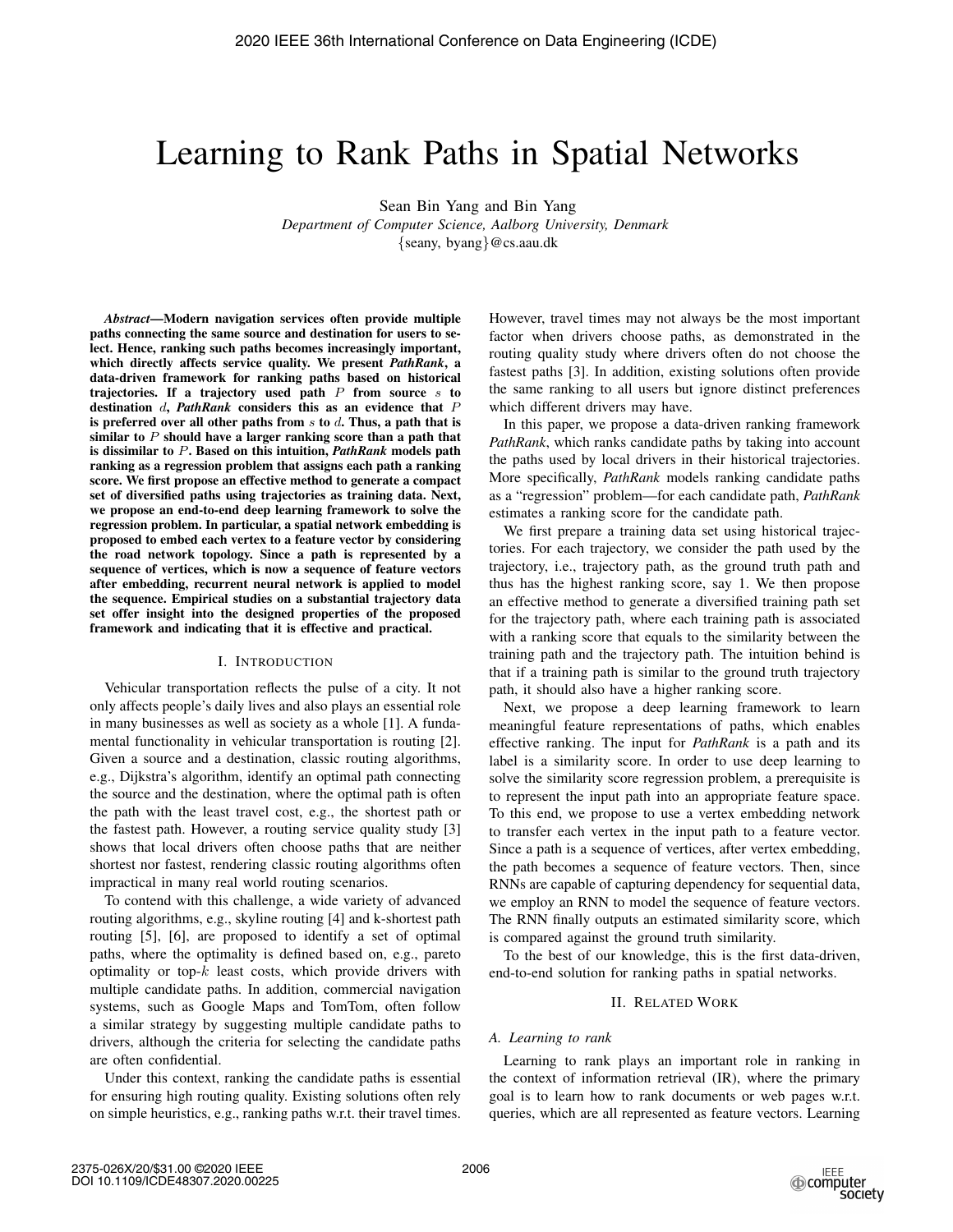to rank methods in IR can be categorized into point-wise [7], pair-wise [8], and list-wise [9] methods. In particular, pointwise methods estimate a ranking score for each individual document. Then, the documents can be ranked based on the ranking scores [7]. We follow the idea of the point-wise learning to rank techniques and propose *PathRank* to rank paths in spatial networks while considering road network topology.

## *B. Network Representation Learning*

Network representation learning, a.k.a., graph embedding, aims to learn low-dimensional feature vectors for vertices while preserving network topology structure such that the vertices with similar feature vectors share similar structural properties [10], [11]. A representative method is Deep-Walk [11]. DeepWalk first samples sequences of vertices based on truncated random walks, where the sampled vertex sequences capture the connections between vertices in the graph. Then, skip-gram model [12] is used to learn lowdimensional feature vectors based on the sampled vertex sequences. Node2vec [10] considers higher order proximity between vertices by maximizing the probability of occurrences of subsequent vertices in fixed length random walks. A key difference from DeepWalk is that node2vec employs biasedrandom walks that provide a trade-off between breadth-first and depth-first searches, and hence achieves higher quality and more informative embedding than DeepWalk does. We use node2vec in our experiments.

#### *C. Machine Learning for Route Recommendation*

Machine learning has been applied to improve route recommendation [1], [13]. Personalized routing aims to identify the best path for a specific driver but cannot rank a set of candidate paths [14]. Multitask learning is applied to model different drivers' driving behavior [15], but cannot be used directly for ranking paths. Additional attempts have been made for estimating travel time or fuel consumption distributions [16]– [19], which are also different from ranking.

#### III. PRELIMINARIES

# *A. Basic Concepts*

A *road network* is modeled as a weighted, directed graph  $G = (\mathbb{V}, \mathbb{E}, D, T, F)$ . Vertex set  $\mathbb{V}$  represents road intersections; edge set  $\mathbb{E} \subset \mathbb{V} \times \mathbb{V}$  represents road segments. Functions  $D, T$ , and  $F$  maintain distances, travel times, and fuel consumption of traversing the edges in graph G.

A *path*  $P = (v_1, v_2, v_3, \dots, v_X)$  is a sequence of vertices and each two adjacent vertices must be connected by an edge in E. A *trajectory*  $T = (p_1, p_2, p_3, \dots, p_Y)$  is a sequence of GPS records pertaining to a trip, where each GPS record  $p_i = (location, time)$  represents the location of a vehicle at a particular timestamp. Map matching is able to map a GPS record to a specific location on an edge in the underlying road network, thus aligning a trajectory with a path in the underlying road network. We call such paths *trajectory paths*.

We use the weighted Jaccard Similarity [1] to evaluate the similarity between two paths.

## IV. TRAINING DATA GENERATION

We proceed to elaborate how to generate a set of training paths for a trajectory path  $P$  from source  $s$  to destination  $d$ .

A naive way to generate the training path set is to simply include all paths from  $s$  to  $d$ . This is infeasible to use in real world settings since the training path set may contain a huge number of paths in a city-level road network graph, which in turn makes the training prohibitively inefficient. Thus, we aim to identify a *compact* training path set, where only a small number of paths, e.g., less than 10 paths, are included.

To this end, the classic top- $k$  shortest path algorithm, e.g. Yen's algorithm [5], could be employed to choose top-9 shortest paths connecting s and  $d$  as the training paths. However, a serious issue of this strategy is that the top- $k$ shortest paths are often highly similar. Thus, their similarities w.r.t. the ground truth, trajectory path  $P$ , are also similar, which adversely affect the effectiveness of the subsequent ranking score regression—if the similarities of training paths only spread over a small range, they only provide training instances for estimating ranking scores in the small range, which may make the trained model unable to make accurate estimations for ranking scores outside the small range. Thus, an ideal strategy should be providing a set of training paths whose similarities cover a large range.

To this end, we propose the second strategy using the diversified top- $k$  shortest paths [6]. We first include the shortest path into the result. Next, we check the next shortest path  $P'$ and only include  $P'$  into the result if  $P'$  is dissimilar with all the existing paths in the result. In other words, if the similarity between  $P'$  and an existing path in the result is greater than a threshold,  $P'$  is not included into the result set. We keep this procedure until we find  $k$  paths or we examine all paths from s to d.

For each trajectory path  $P$ , we identify a set of diversified shortest paths  $\{P'_i\}$ . Then,  $\{P'_i, sim_i\}$  serves the training data set where the similarity scores  $sim<sub>i</sub>$  =  $WeightedJaccard(P, P'_i)$  are considered as labels.

#### V. PATHRANK

We propose an end-to-end deep learning framework *PathRank* to estimate similarity scores for paths. As shown in Figure 1, *PathRank* consists of two neural networks—a vertex embedding network and a recurrent neural network (RNN).

# *A. Vertex Embedding*

We represent a vertex  $v_i$  in road network graph  $G$  as a one-hot vector  $q_i \in \mathbb{R}^N$ , where N represents the number of vertices in G, i.e.,  $N = |G,\mathbb{V}|$ . Specifically, the *i*-th vertex  $v_i$ in graph G is represented as a vector  $q_i$  where the *i*-th bit is 1 and the other  $N - 1$  bits are 0.

Vertex embedding employs an embedding matrix  $B \in$  $\mathbb{R}^{M \times N}$  to transfer a vertex's one-hot vector  $q_i$  into a new feature vector  $x_i = Bq_i \in \mathbb{R}^M$ . The feature vector is often in a smaller space, where  $M < N$ .

Graph embedding aims at learning low dimensional, latent representations of vertices in a graph by taking into account the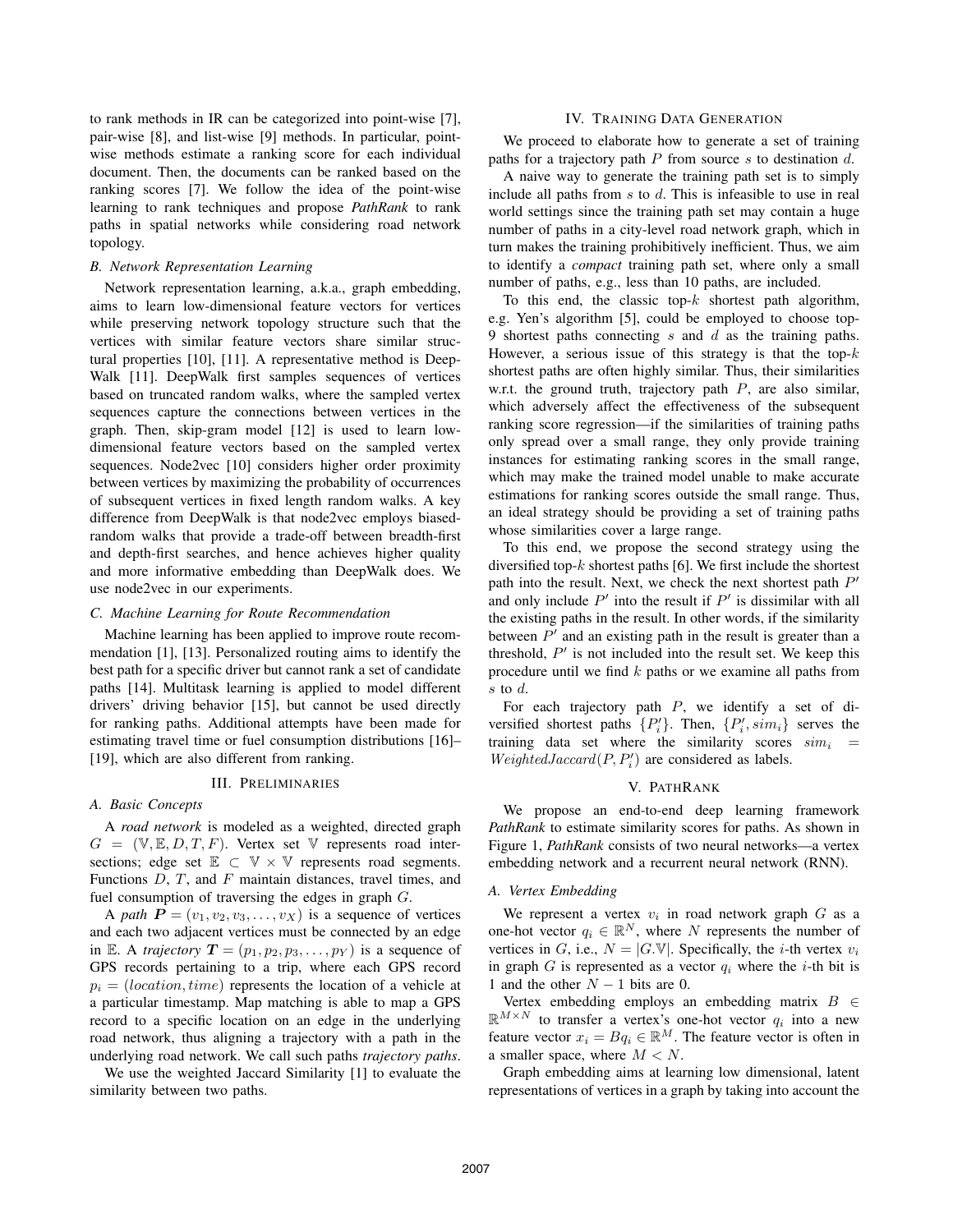

Fig. 1: *PathRank* Overview.

graph topology. Here, we apply an existing graph embedding method, node2vec  $[10]$ , to initialize embedding matrix  $B$  so that the road network topology is well captured. In addition, during training, we allow *PathRank* to update B to better fit the similarity score regression task.

Given a training path  $P'_i = \langle v_1, v_2, \dots, v_Z \rangle$ , we apply the same embedding matrix  $B$  to transfer each vertex to a feature vector. Thus, the training path  $P$  is represented as a sequence of features  $\langle x_1, x_2, \ldots, x_Z \rangle$ , where  $x_j = Bq_j$  and  $1 \leq j \leq Z$ .

## *B. RNN*

The feature sequence represents the flow of travel on path  $P'_i$  and we would like to capture the flow. To this end, we fed the feature sequence  $\langle x_1, x_2, \ldots, x_Z \rangle$  into a recurrent neural network, which is known to be effective for modeling sequences. Specifically, we employ a bidirectional gated recurrent neural network (BD-GRU) [20] to capture the sequential dependencies in both the direction and the opposite direction of the travel flow.

We consider the direction of the travel flow first, i.e., from left to right. A GRU unit learns sequential correlations by maintaining a hidden state  $\mathbf{h}_j \in \mathbb{R}^{\bar{M}}$  at position j, which can be regard as an accumulated information of the positions on the left of position j. Specifically,  $h_j = \frac{GRU(x_j, \mathbf{h}_{j-1})}{\sigma_j}$ , where  $x_j$  is the input feature vector at position j and  $\mathbf{h}_{j-1}$  is the hidden state at position  $j - 1$ , i.e., the hidden state of the left position.

For the opposite direction of the travel flow, i.e., from right to left, we apply another GRU to generate hidden state  $h'_j =$  $GRU'(x_j, h'_{j+1})$ . Here, the input consists of the feature vector at position j and the hidden state at position  $j + 1$ , i.e., the right hidden state. The final hidden state  $H_i$  at position j is the concatenation of the hidden states from both GRUs, i.e.,  $H_j = \mathbf{h}_j \oplus \mathbf{h}'_j$  where  $\oplus$  indicates the concatenation operation.

## *C. Fully Connected Layer*

We stack all outputs from the BD-GRU units into a long feature vector  $f_i = \langle H_1 \oplus H_2 \oplus \ldots \oplus H_Z \rangle$  where  $\oplus$  indicates the concatenation operation. Then, we apply a fully connected layer with weight vector  $W_{FC} \in \mathbb{R}^{|f_i| \times 1}$  to produce a single value  $\hat{sim}_i = f_i^T W_{FC}$ , as the estimated similarity for the training path  $P'_i$ .

## *D. Loss Function*

The loss function of the basic framework is shown in Equation 1.

$$
\mathcal{L}(\mathbf{W}) = \frac{1}{|n|} \sum_{i=1}^{n} \left( s\hat{i}m_i - sim_i \right)^2 + \lambda \|\mathbf{W}\|_2^2 \tag{1}
$$

The first term of the loss function measures the discrepancy between the estimated similarity  $sim_i$  and the ground truth similarity  $sim<sub>i</sub>$ . We use the average of square error to measure the discrepancy, where  $n$  is the total number of training paths we used for training.

The second term of the loss function is a L2 regularizer on all learnable parameters in the model, including the embedding matrix  $B$ , multiple matrices used in BD-GRU, and the matrix in the final fully connected layer  $W_{FC}$ . Here,  $\lambda$  controls the relative importance of the second term w.r.t. the first term.

## VI. EXPERIMENTS

## *A. Experiments Setup*

*1) Road Network and Trajectories:* We consider the road network in North Jutland, Denmark. We use a substantial GPS data set occurred on the road network, which consists of 180 million GPS records for a two-year period from 183 vehicles. The sampling rate of the GPS data is 1 Hz (i.e., one GPS record per second). We split the GPS records into 22,612 trajectories representing different trips. We map match the GPS trajectories, such that for each trajectory, we obtain its corresponding trajectory path.

*2) Ground Truth Data:* For each trajectory T, we obtain its source s, destination  $d$ , and the trajectory path  $P_T$ . Then, we employ two different strategies to generate two sets of training paths according to the source-destination pairs  $(s, d)$ —topk shortest paths (*TkDI*) and diversified top-k shortest paths